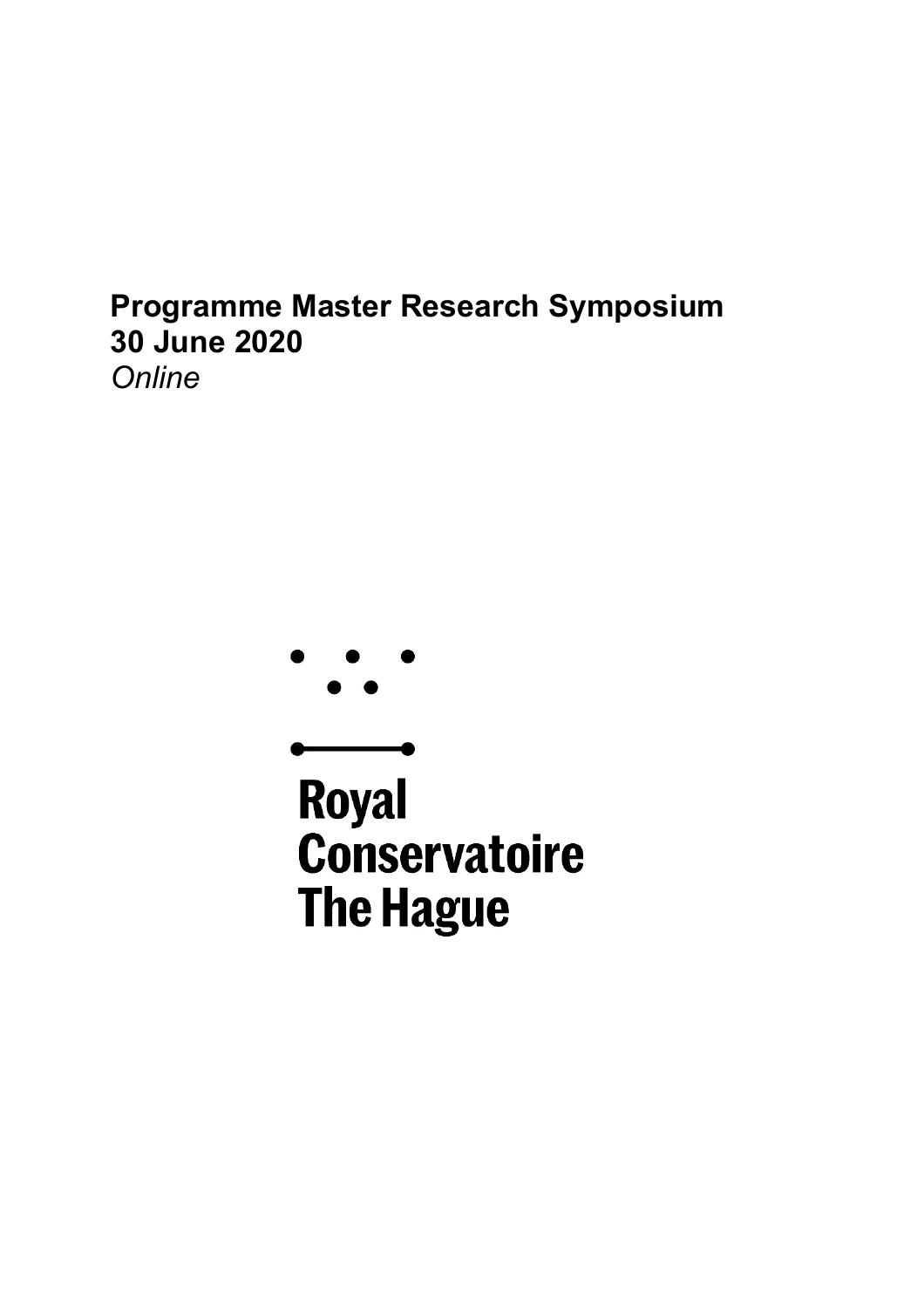### **Martin Ansink**

#### **Main Subject** Classical Percussion

**Research Supervisor** Marlon Titre

### **Title of Research**

The Symphonic Drummer

### **Research Question**

What does it take to be able to play the drum set part in a symphonic orchestra at a high artistic level?

### **Summary of Results**

This research focuses on the drummer when sharing the stage with a symphonic orchestra. Orchestral programs that include working with a rhythm section are increasingly called upon. It takes a special set of skills to perform the drum parts at a high artistic level, and drummers who can do this are limited. I extracted specific drum skills that band drummers need. interviewed the experts in the field, took lessons on the specific drum parts and observed rehearsal and concerts. The combined data gives an in-depth look into the specific relationship between the three major characters involved: the conductor, the orchestra and the drummer. Next to technical and musical skills, personal skills are also important, since their co-creational spirit is vital to get an optimal result. The list of parts would be endless if all the crossover and musical styles symphonic orchestras are exploring would be taken into account. I decided to limit the list to commonly programmed pieces by Gershwin and Bernstein and analyzed these drum parts for their technical and musical skills. A part of my personal search was on how to interpret the parts. I looked at the historic perspective and analyzed recordings of orchestras and the drummer's interpretation of parts. A summary is included in Appendix B, and in Chapter 6 I added video and audio recordings of the expert's interpretation to illustrate the possibilities. The research findings can help orchestral percussionist and drummers, so that the list of competent symphonic drummers can grow.

### **Biography**

Martin Ansink studied classical percussion at the Royal Conservatoire in the Hague. During and after his study he performed as a substitute with the major orchestras and ensembles in The Netherlands. Between 1998 and 2006 he was a member of Percussion The Hague. Starting in 2005 as a percussion player, he now is the principal timpani and percussion player in Residentie Orkest The Hague. Next to playing in the orchestra, he participates in many primary and secondary school related educational projects. He also teaches Educational Skills and Percussion Methodology at the Royal Conservatoire the Hague, and is the percussion and percussion ensemble teacher of the Young Talent Department at the same school.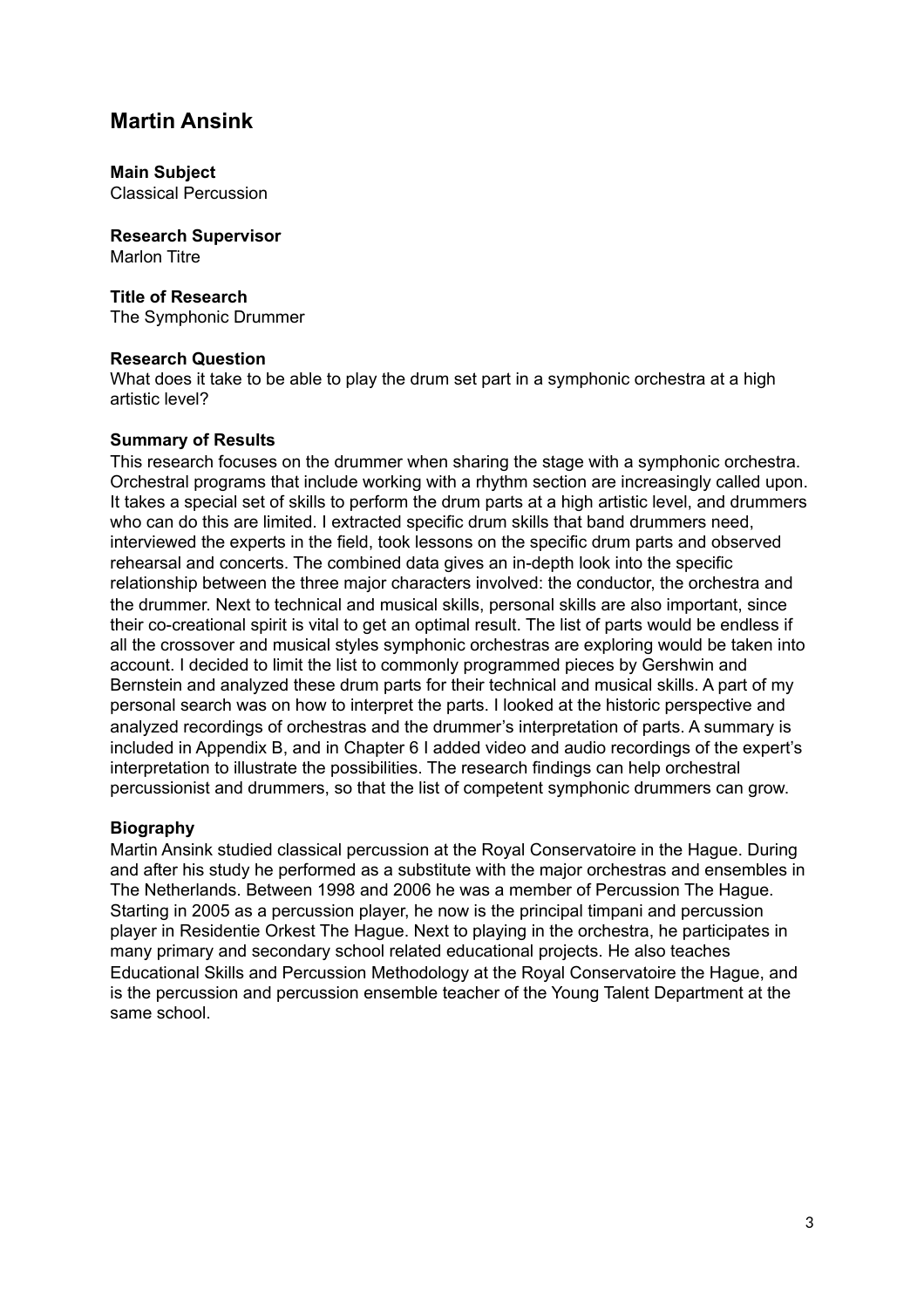# **Raaf Hekkema**

**Main Subject** Classical Saxophone

**Research Supervisor** Anna Scott

### **Title of Research**

Sigfrid Karg-Elert's Opus 153 for saxophone solo: 'The saxophone's Cello Suites'

### **Research Question**

How could I be the best advocate for the above-mentioned work and its composer?

### **Summary of Results**

I have investigated how to become the best advocate for the above-mentioned work and its composer, since I think they deserve more attention. After completely revising the entire 42 page work I delved into the historical background of it, the composer and the saxophone in Germany in the first half of the twentieth century. Karg-Elert emerged from this as a most intriguing figure in a very interesting and pivotal era in modern history. Along the way, I have learnt more about the saxophone's history in Germany during the years between WWI and WWII. This has proven to be a very interesting period in the development of the instrument's image. Karg-Elert, after his death, was unfortunately (and wrongfully) identified as a Jew, causing many of his manuscripts to be destroyed or lost, and his legacy to be scattered. This may also be the cause of the fact that his music was so neglected. I am presenting my findings here in the form of a fictional conversation with Karg-Elert plus a reflection on my research. All of this is to lead towards a future cd recording of the work and a theatrical concert that focuses on the music and its composer (projected in 2021).

### **Biography**

Multiple prize-winner Raaf Hekkema gives approximately 100 concerts a year the world over. Hekkema has appeared as a soloist with numerous orchestras and has given many international masterclasses. The solo CD 'Paganini Caprices for Saxophone' (MDG, 2006) earned him the German Echo Klassik 'Instrumentalist of the Year' title. His compositions and arrangements are published by Schott Music. He is co-founder of Calefax Reed Quintet (since 1985), for whom he has arranged hundreds of works, many of which have been recorded.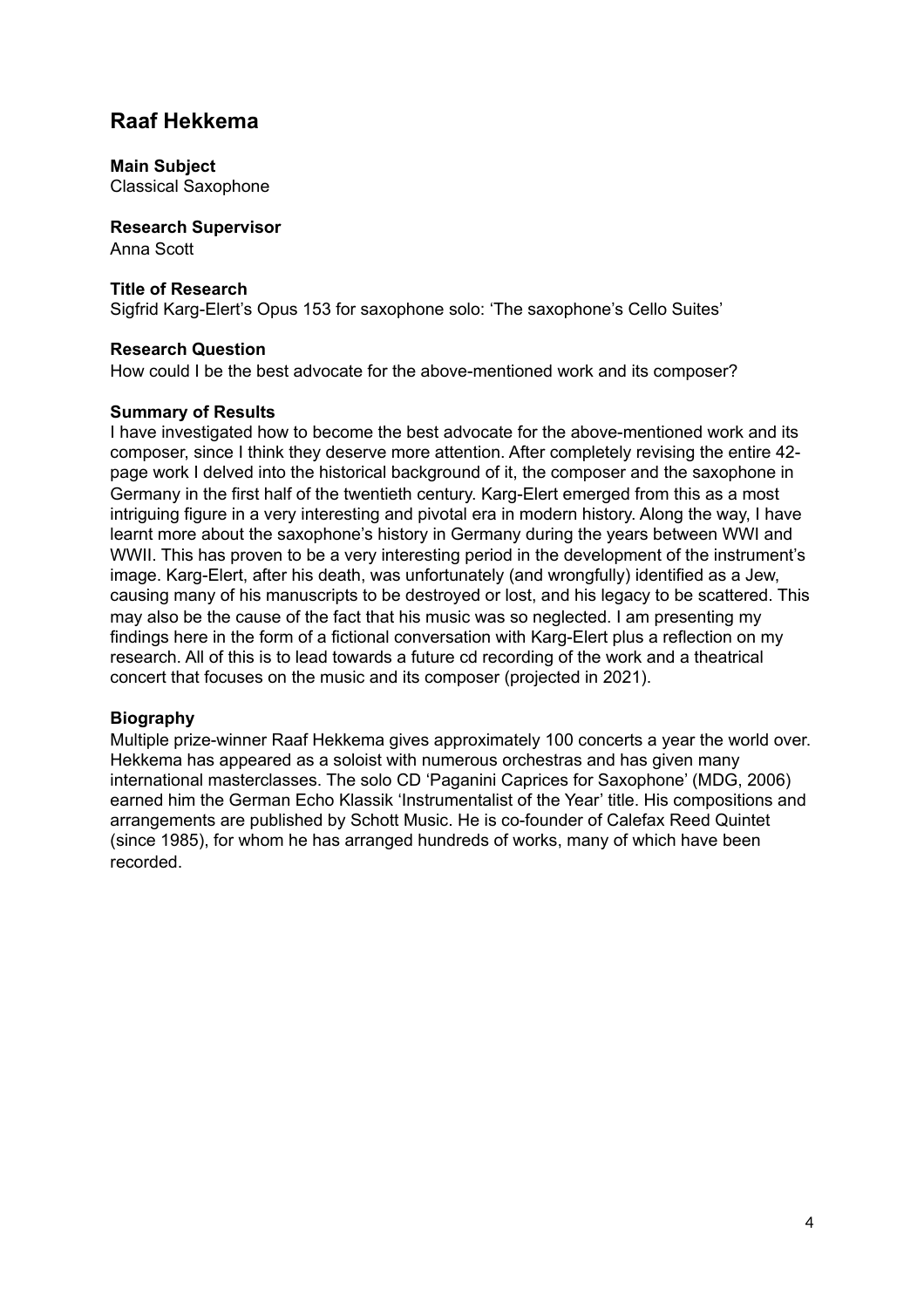### **Hans Koolmees**

**Main Subject Composition** 

**Research Supervisor** Edwin van der Heide

**Title of Research** Tales of the Unexpected

#### **Research question**

How do control and improvisation relate to each other when using electronics in a composed environment?

#### **Summary of Results**

The starting point for this research was mainly practical: exploration and mapping of the possibilities of electronics, the combination with acoustic instruments, and the application of the resulting knowledge and skills in new compositions. After one year it became clear that this original plan needed to be adjusted. An essential characteristic of electronic instruments is their relative unpredictability, and this should therefore be taken into account when investigating the integration of electronics in a composed environment. This led to an expansion of the research field:

1. Exploring, editing and applying the possibilities of electronics in compositions 2. How to deal with factors such as unpredictability, improvisation, freedom, coincidence, intuition and control

As a result of this research I have expanded my knowledge and skills in working with electronics, and I applied this in a series of new compositions for electronics, and for electronics and voice. It also gave new insights into the balance between control and improvisation, and thus provided a possible answer to the research question. An unforeseen by-product of the research is the reflection on the communication between musician and instrument, and by analogy, the communication between composer and music, or, better formulated: the role of the composer in the balance between the musical imagination and the musical result. Beside the musical content, the topic of this research is the reflection on the process itself: it also sheds new light on the relation between composing and researching.

### **Biography**

Hans Koolmees (1959) studied composition at the Rotterdam Conservatory with Klaas de Vries. He works as a composer, organist and teacher of composition and instrumentation at Codarts, Rotterdam. His compositions have been performed by the Rotterdam Philharmonic Orchestra, the Residentie Orkest, Cappella Amsterdam, Schönberg Ensemble, Orchestre d'Auvergne and Calefax Reed Quintet. In 1999 the oratorio *De Toren van Babel* (The Tower of Babel) was premiered during a four-day festival with his music organised by Theater Lantaren/Venster in Rotterdam. His composition *Cantate* for orchestra was awarded first prize in the 1994 composition competition organised by the Residentie Orkest. In 2009 the opera *De Waterman* was premiered by Muziektheater Hollands Diep.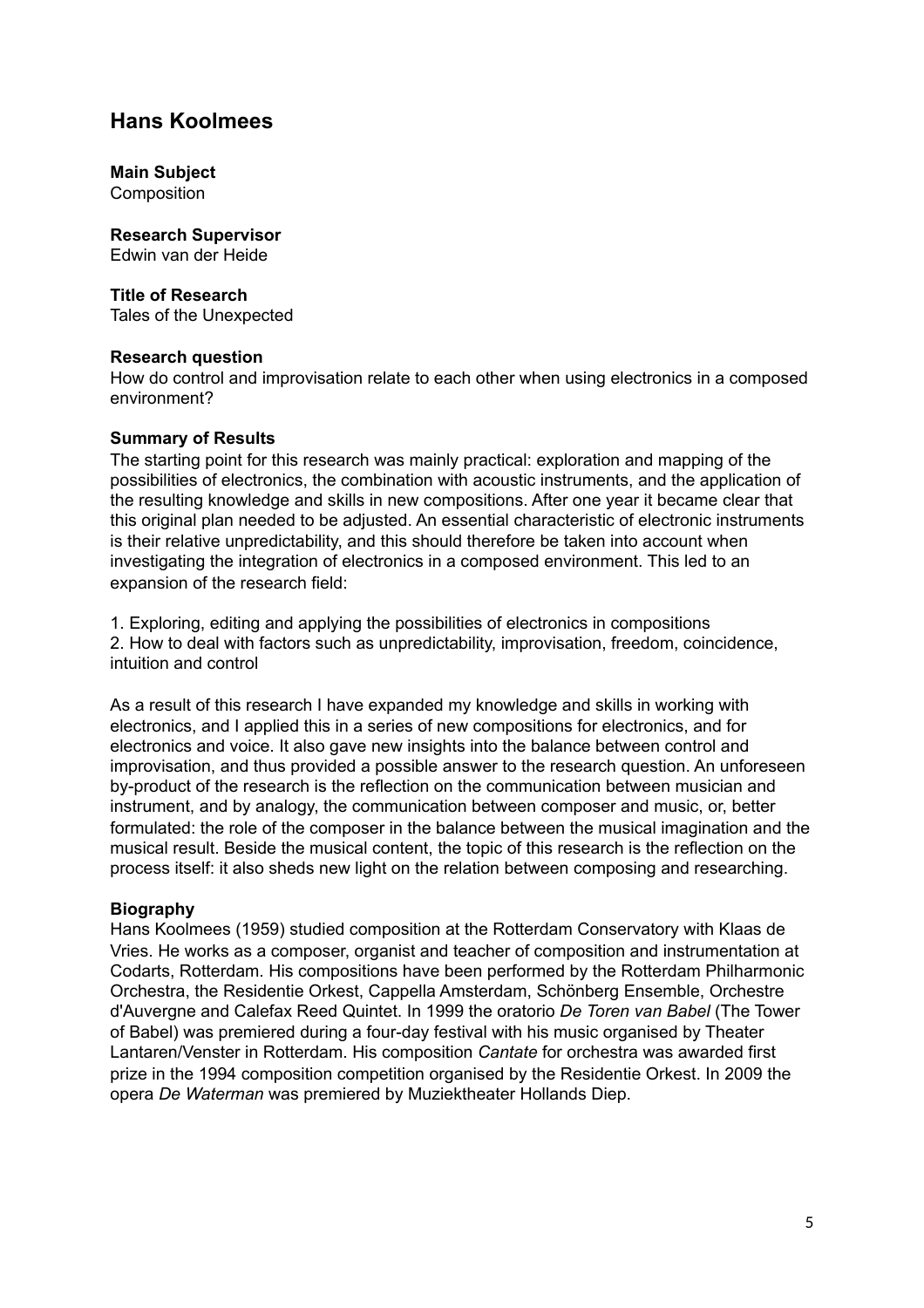### **Tony Overwater**

#### **Main Subject** Double Bass Jazz

**Research Supervisor**  Kathryn Cok

### **Title of Research**

Teaching Jazz double bass in the 21st century

### **Research Question**

What are the available teachings methods for jazz bass? How can the teaching methods and skill requirements be adapted to the modern jazz bass player of today? What is the role of online teaching methods?

#### **Summary of Results**

My initial plan was to research and catalogue the available existing method books for Jazz bass education. However, during the process I realized that matters were more complex than I had foreseen. Jazz (bass) methods were often based on classical music methods, but Jazz education demands a different skillset and approach. I reexamined the fundamental building blocks necessary to successfully teach Jazz double bass. For this, I designed a graphic theoretical framework that helped me analyze the existing methods. With this information I built a database and webpage that offers analytical information about the available methods. These methods are not limited to the traditional books, but also online learning programs and other methodical teaching material. Furthermore, I examined the influence of the technological developments that the computer, smartphones, tablets and the internet have to offer. Teaching Jazz in the 21st century has proven to be much more of a modulair approach than the traditional linear approach.

### **Biography**

Tony Overwater (1965) is a Dutch bass player and composer. He studied at the Royal Conservatoire in The Hague. Later, he widened his perspective and became known for his integration of Arabic and Persian music. He has been a leader of many projects, founder of Salon Joussour, Jazz in Motion and Kepera records, and sideman in many international music groups. He teaches bass at the Royal Conservatoire, but also teaches educational skills and historical development, and coaches educational projects. Tony Overwater received many awards, among them the Boy Edgar Prize and an Edison for his album OP.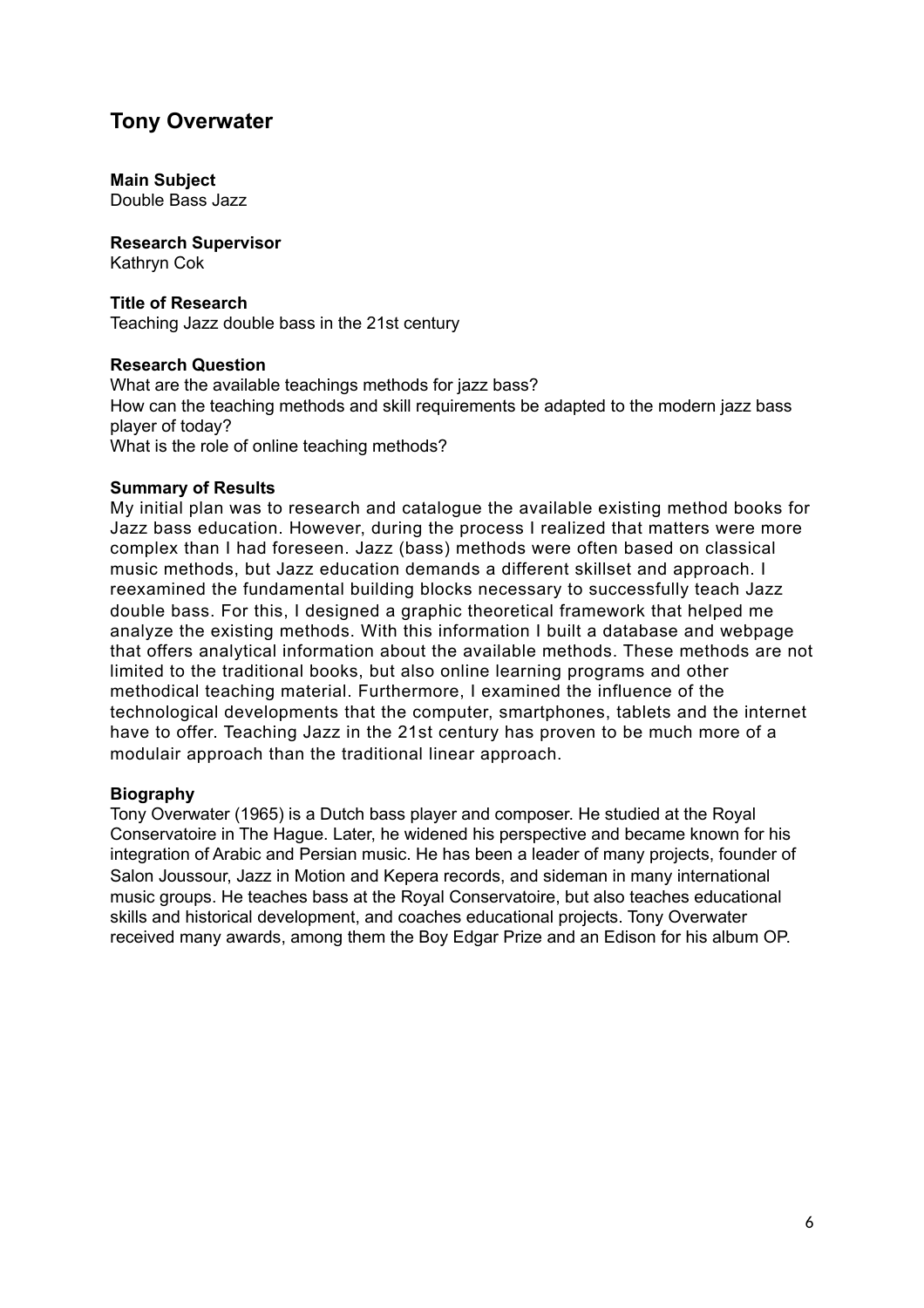# **Ernestine Stoop**

**Main Subject Harp** 

**Research Supervisor**  Anna Scott

### **Title of Research**

Innovator, Influencer, Explorer: The Harpist-Composer-Teacher, 1800-1914

### **Research Question**

Drawing upon key figures in the development of harp pedagogies, techniques and compositional practices in the long 19th century, how did developments in esteem, sound and construction of the harp pave the way for early 20th century composers and their harpistprotagonists? To what extent did these harpist-composers influence composers like Debussy and Ravel, and how might they have inspired the next generation of harpists (harpist-composers) to be innovators, influencers and explorers themselves?

### **Summary of Results**

By delving into the harpist-composer-teachers of the 19th century, I realized that I took all their merits (methods, studies, inventing new effects) far too much for granted, without thinking from where they came exactly. Thanks to this research, the key figures in terms of harp in the 19th century have come to life for me. Through their words, written down in their methods, I understood their way of thinking much better. Moreover, by writing down their innovations and inventions, the way they were trying to change the image of the harp into that of an 'adult' instrument, and the way they were promoting the harp, I really felt related to them. Without their enthusiasm and conviction for the 'new harp' as invented by Sébastien Erard (patent 1811), it seems unlikely that the harp would have become as popular during the Impressionist era as it later turned out to be. In addition, I think they absolutely paved the way for our modern technique. I also found it very striking that neither Debussy nor Ravel seems to have been inspired by a harpist when they wrote their pieces for harp, but rather by the instrument itself. They must have had a clear image of the harp's sound and started composing from there. Knowing all of this, I think I will be teaching 19th century harp music in a much more inspiring way and with much more conviction, knowledge and enthusiasm. I am even considering arranging some preludes by Schubert or Schumann as studies for the harp.

### **Biography**

Ernestine Stoop first studied with Edward Witsenburg in Amsterdam. She then studied for two years with the legendary French harpist Pierre Jamet. Currently she is a member of the Asko|Schönberg ensemble and has for almost 40 years been a member of the Nieuw Ensemble, performing all over the world, playing countless first performances. She is a harp teacher at the Royal Conservatoire in The Hague and at the Fontys School of Music, Tilburg. She initiated the 3rd and 5th European Harp Symposia (1995 and 2001) in Amsterdam and was the artistic director of the 10th World Harp Congress 2008, Amsterdam.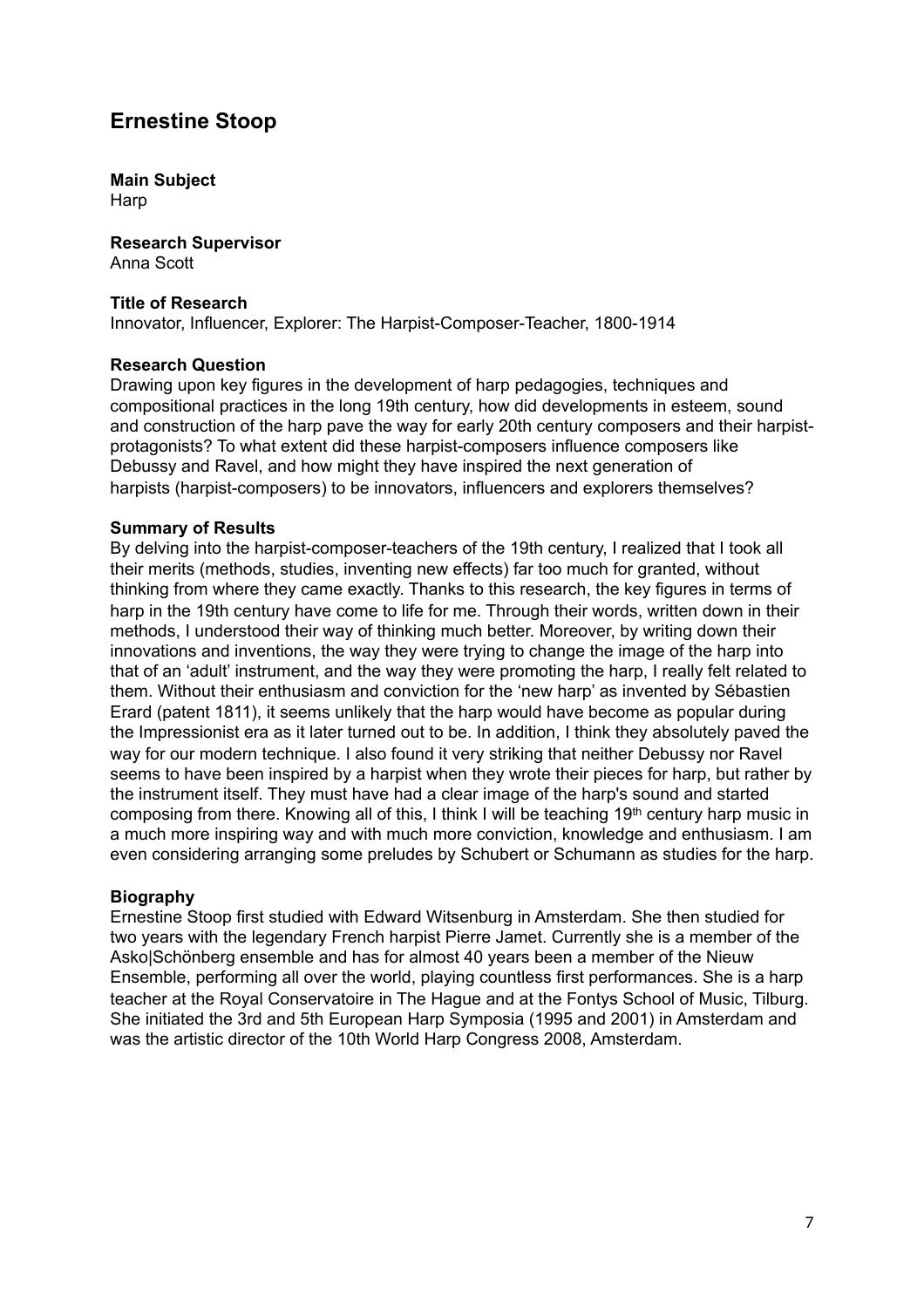### **Biographies Committee of Examiners**

**Lies Colman** is an internationally performing pianist, artistic creator and pedagogue. She is a member of the Artistic Board at the Royal Conservatoire of Antwerp, where she chairs the Master in Music and Education and the theoretical, contextual and research departments in the Classical Music programme, and teaches the courses 'Artist in Society' and the interdisciplinary creative course 'Parnassus'. Her specialty is the romantic to the contemporary era, with a special interest in opera and music theatre. With Master's degrees in Music, in Cultural Sciences and in Strategic Management, she aims to connect the arts, society and education. Her main research area is that of collaborative artistic practices.





**Jonathan Impett** is Director of Research at the Orpheus Institute and Associate Professor at Middlesex University (London, UK). Jonathan's professional and research activities cover many aspects of contemporary musical practice, as trumpet player, composer and theorist. He also leads the research cluster 'Music, Thought and Technology' at the Orpheus Institute. His research is concerned with the discourses and practices of contemporary musical creativity, particularly the nature of the contemporary technologically-situated musical artefact. The current 'active sound space' project uses ALife populations of wave models to create interactive works combining aspects of composition and sound art. Jonathan is currently working on a project considering the nature of the contemporary musical object, 'The work without content'.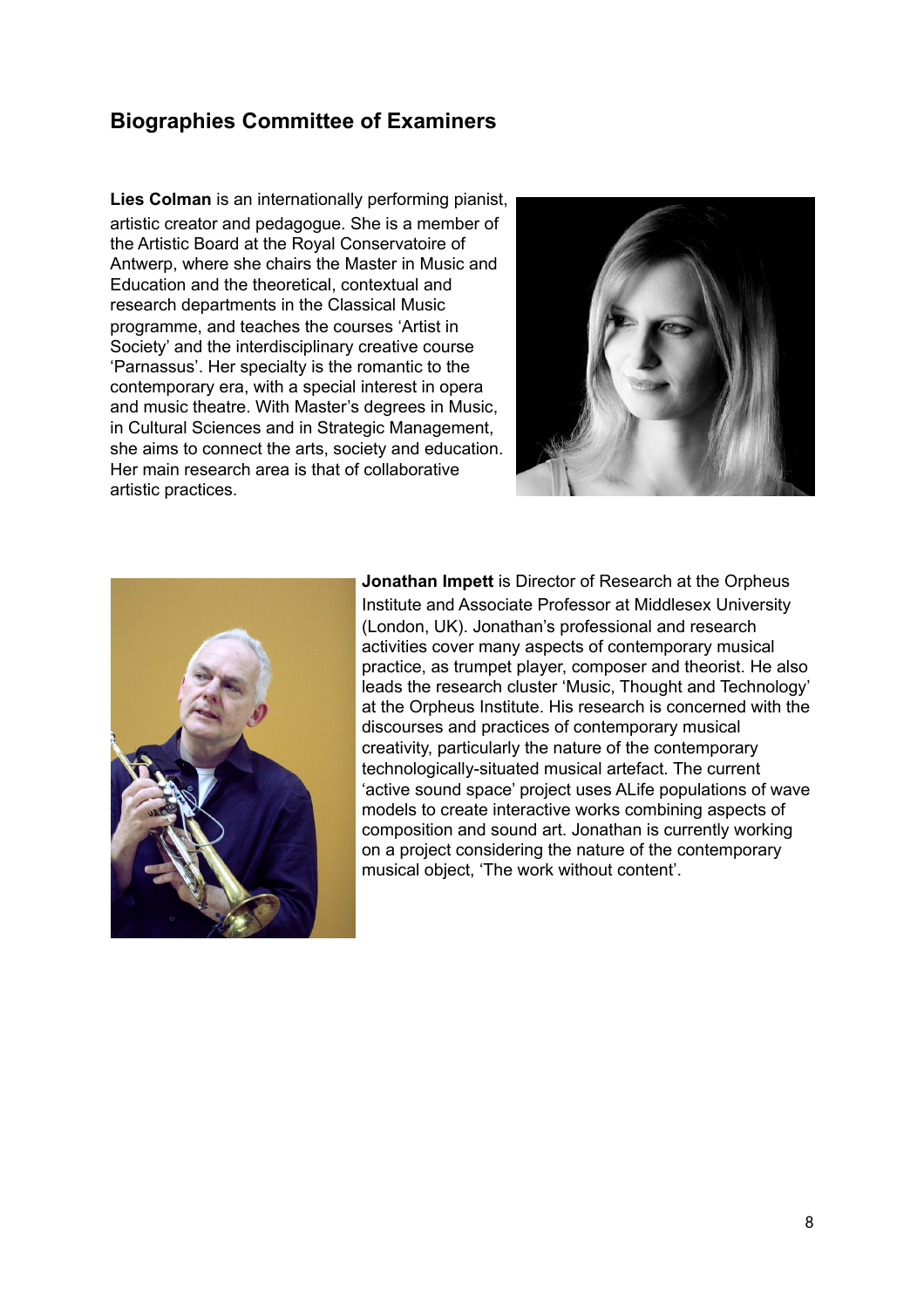

**Karin Johansson** is an organist and a professor of music at Malmö Academy of Music, Lund University, Sweden. Her research interests concern improvisation, choral singing and Higher Music Education (HME). 2016-2019 she has been part of the Swedish-Norwegian-German research project Discourses of Professionalisation and Academisation in Higher Music Education (DAPHME), which investigates the impact of processes of academisation on European HME. Together with Dr. Phil. Ursula Geisler she headed the international choral research network Choir in Focus 2009-2012 and the transdisciplinary project Artistic Vocal and Choral Orders 2014-2015. In the recently concluded artistic research project Rituals she investigated relationships between performance praxis in new and older music, and between composers and interpreters.

Jazz pianist, composer, and producer **Iñaki Sandoval** has performed all over the world, recording with musicians such as Eddie Gomez, Billy Hart, Carles Benavent, Horacio Fumero, David Xirgu, Tom Warrington, and many others. He has been founding director of the jazz department (2003-2015) and Dean of Graduate Studies (2013-2015) at the Liceu Conservatory in Barcelona, and director of L'Aula of Modern Music (Berklee International Network of Schools). At present, he holds the position of principal and professor at the University of Tartu Viljandi Culture Academy, in Estonia. He is a council member of the European Association of Conservatoires (AEC) and a board member of the International Association of Jazz Schools (IASJ). Iñaki Sandoval is a Steinway & Sons artist and endorses Roland Electronic Instruments.